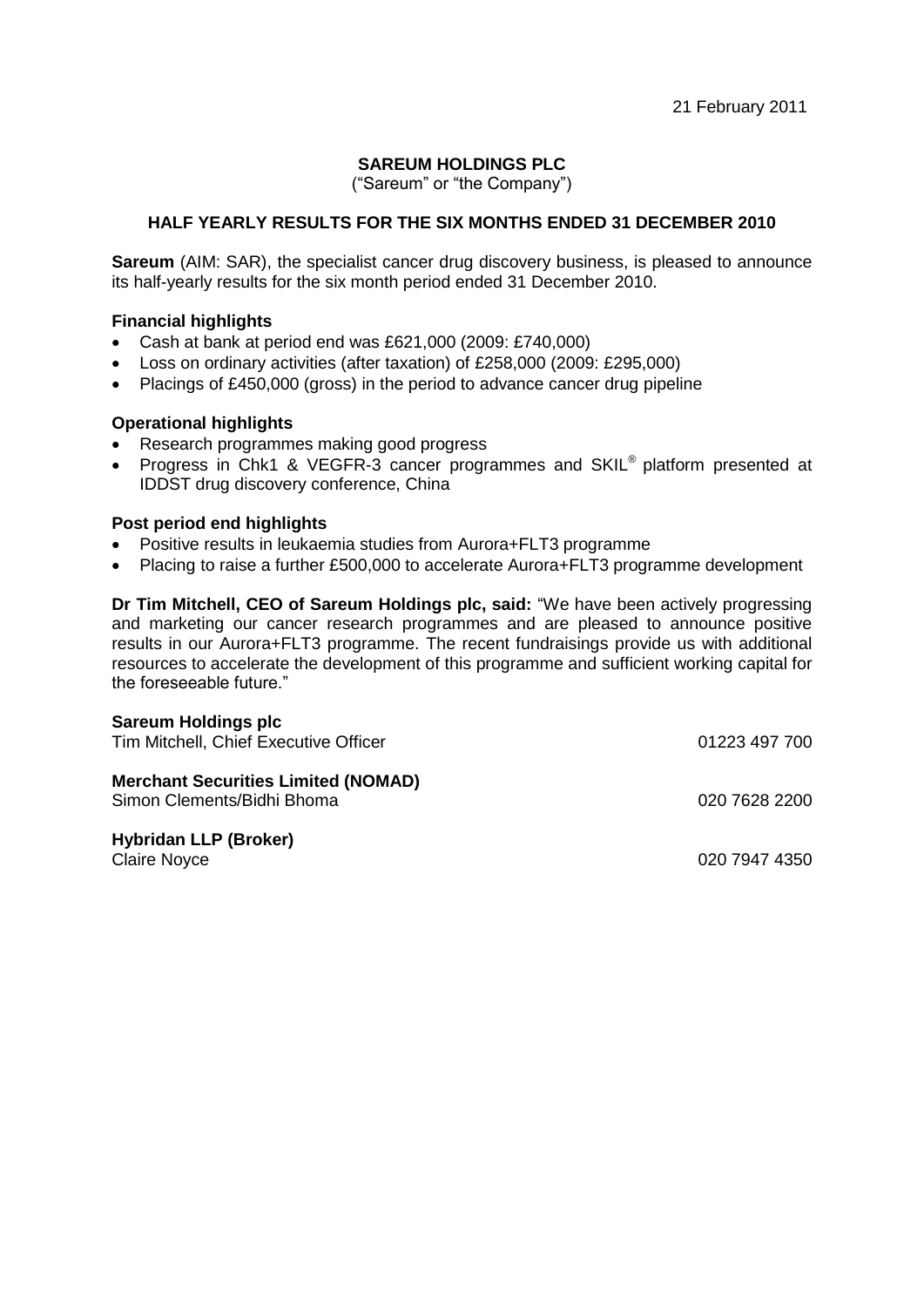## **Half-yearly results for the six months ended 31 December 2010**

## **Chairman's Statement**

In the period under review, Sareum has continued to progress its in-house cancer drug pipeline, whilst managing the research spend such that we can drive the most promising lines of development to build the asset value of our programmes.

Sareum"s most advanced in-house programme is carried out in conjunction with one of the world"s leading cancer research organisations, The Institute of Cancer Research and Cancer Research Technology Limited. This programme targets Checkpoint Kinase 1, which is important in controlling a cancer cell"s response to DNA damage, which may be a consequence of the cancer itself, or intentionally caused by chemotherapy or radiotherapy. The latest progress in the programme was presented by the Company"s Chief Scientific Officer, Dr John Reader, at the IDDST meeting in Beijing, China in October 2010. We believe that the results we have obtained from compounds from this programme compare favourably with those from current "best in class" clinical candidates, and presentations such as these will be viewed favourably by potential licensing partners.

This programme has recently shifted focus to studies designed to allow us to pick our strongest candidate compound and a good back-up compound for a main stream cancer application. We have also been exploring the effectiveness of our lead compounds in other types of cancer model systems, the results of which are also encouraging. The Directors believe that a broader range of clinical applications for a compound provides a greater potential for completing out licensing agreements. We anticipate producing a further update on this work before the end of the current period.

The Company"s other cancer programmes; targeting Aurora+FLT3, Aurora+ALK and VEGFR3 kinases, are progressing to plan, and continue to be evaluated in *in-vivo* efficacy models. Earlier this month, the Company announced significant progress against AML (acute myeloid leukaemia, the most common form of adult leukaemia) in its Aurora+FLT3 programme. A recent study for the programme showed that the leukaemia regressed to such an extent that no detectable cancer could be found in any of the cases treated (ten in total) with a Sareum compound. By comparison, leukaemia increased five to fifteen fold in the study examples treated without Sareum"s compound. At six weeks following treatment, no detectable cancer could be found in two of the ten examples dosed with the Sareum compound. In the remaining eight examples, the average time taken for the leukaemia to reappear and increase 5-fold was six weeks, compared to two weeks in the untreated cases. This study compares very favourably with similar studies published in the literature for the Aurora kinase inhibitors that are currently in clinical trials.

It is important to evaluate and benchmark the performance of our lead compounds against those already in clinical development as it not only shows how they rank with those already approved for clinical development but allows us to assess their relative strengths and weaknesses. This means that we can develop analogues and modified versions to improve the compound"s overall profile, as far as is possible, and ensures we progress with those compounds with the best prospects. Our ability to raise additional funds has greatly assisted in this process and allows us to accelerate the process further.

This research activity is coupled with a very active marketing campaign to licence the programmes to a prospective pharmaceutical or biotechnology company partner. In October 2010, Sareum Chief Executive Officer, Dr Tim Mitchell, presented the Company's SKIL® cancer drug discovery pipeline at the IDDST conference in China. Presentation of programme data to conferences of this type provides an excellent opportunity to show what the Company has achieved. The conferences are attended not only by scientists but also by commercial and corporate representatives from potential licensing partners.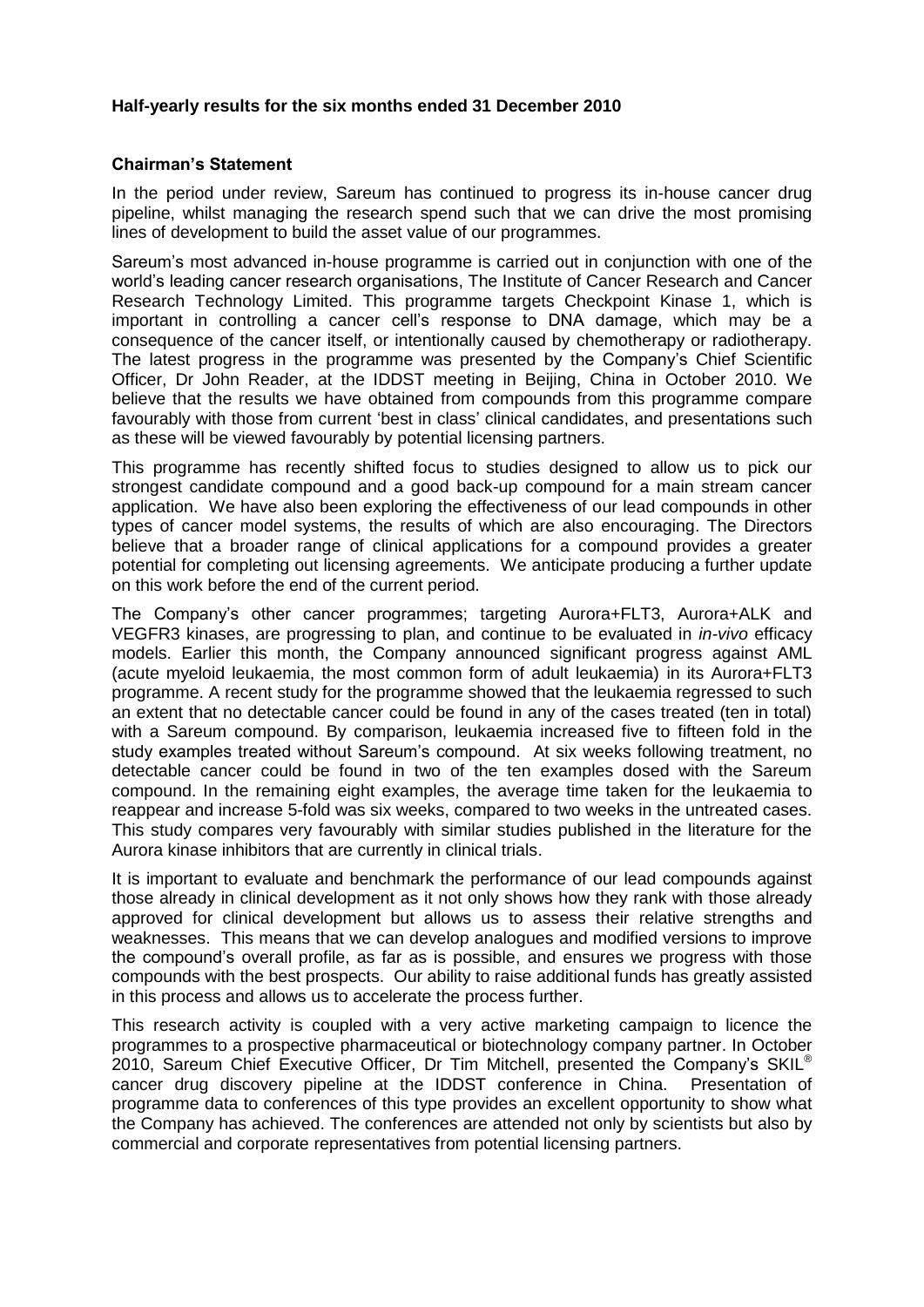## **Fundraising**

Share placings in August and December 2010 help to maintain the Company"s cash resources and working capital for the foreseeable future whilst providing a significant investment in the Company"s pipeline of cancer programmes. The Directors were pleased to generate this support during the period under review and in the period following it, particularly in light of the challenging economic climate that small biotech companies are facing.

During the six months under review the group raised £450,000, before expenses, from two placings of new ordinary shares on AIM. £200,000 was raised in August at 0.2p per share and the remaining £250,000 was raised in December at 0.2p per share. Earlier this month a further £500,000 was raised at 1p a share. The funds raised will accelerate the ongoing development of the group"s drug discovery programmes; in particular the Aurora+FLT3 programme, and provide working capital for the foreseeable future.

## **Financial review**

We ended the half year with net assets of £699,000, including £621,000 of cash in the bank.

## **Outlook**

Our primary objective is to progress our in-house cancer drug discovery pipeline to deliver candidates that are positioned to attract lucrative partnering deals with pharmaceutical companies. We expect to develop further drug candidates for pre-clinical studies during the current financial year. Our Chk1 and Aurora kinase programmes are now maturing and producing high quality compounds that, on the basis of the data generated to date, will allow us to select candidate compounds that we believe will perform favourably when compared to those in clinical development at the present time.

We are actively seeking licensing partners with the aim of achieving a licensing deal on at least one of our current in-house programmes in addition to the Chk1 programme.

#### **Dr Paul Harper,**

**Chairman, Sareum Holdings plc**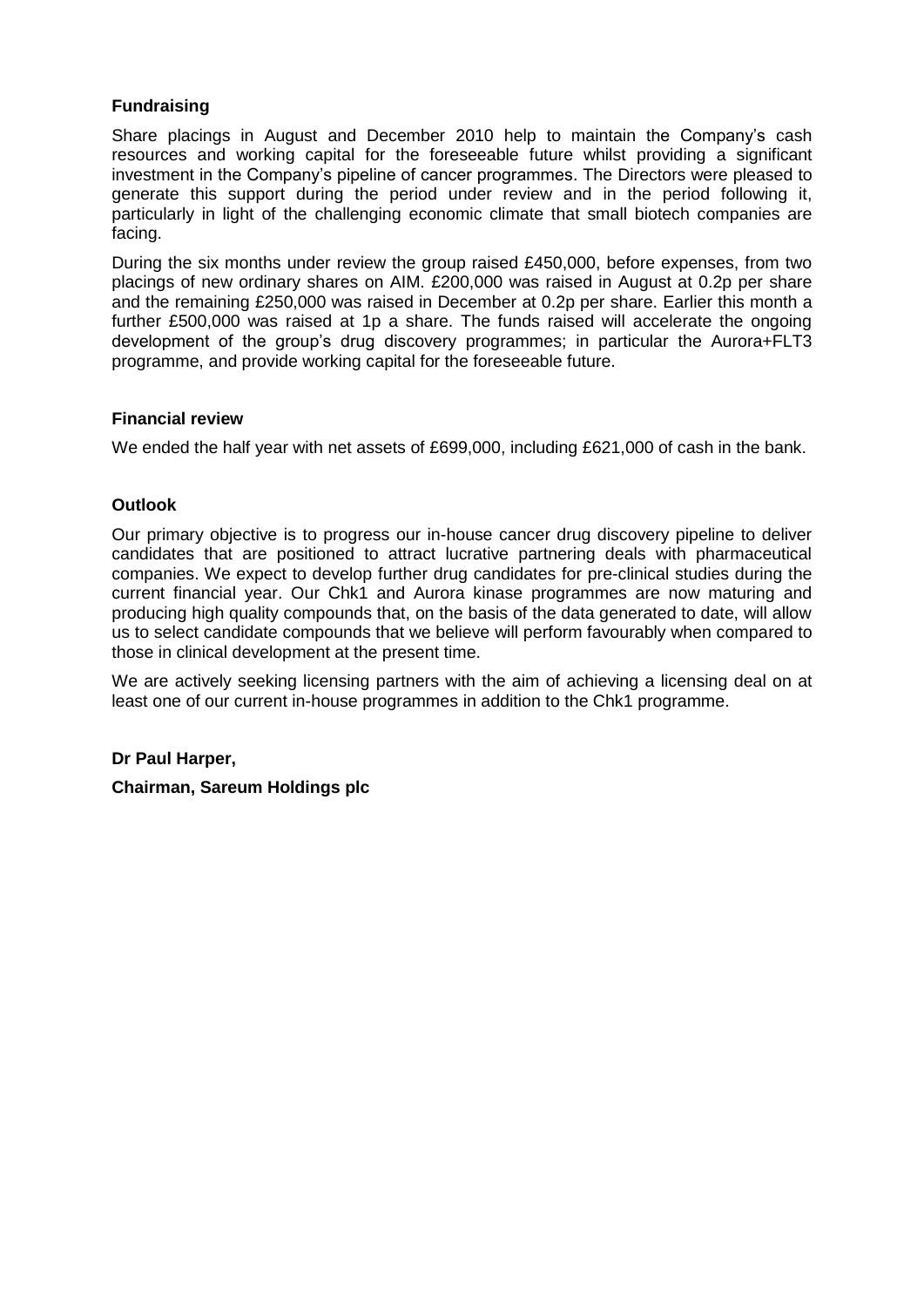**Consolidated Income Statement for the six months ended 31 December 2010**

|                                               | <b>Unaudited</b><br><b>Six months</b><br>ended<br>31 Dec 10<br>£'000 | <b>Unaudited</b><br><b>Six months</b><br>ended<br>31 Dec 09<br>£'000 | <b>Audited</b><br><b>Year ended</b><br>30 Jun 10<br>£'000 |
|-----------------------------------------------|----------------------------------------------------------------------|----------------------------------------------------------------------|-----------------------------------------------------------|
| <b>Revenue</b>                                |                                                                      |                                                                      |                                                           |
| Operating expenses                            | (283)                                                                | (321)                                                                | (644)                                                     |
| <b>Operating Loss</b>                         | (283)                                                                | (321)                                                                | (644)                                                     |
| Finance income                                | 2                                                                    |                                                                      | 3                                                         |
| Loss before tax                               | (281)                                                                | (321)                                                                | (641)                                                     |
| Tax                                           | 23                                                                   | 26                                                                   | 72                                                        |
| Loss on ordinary activities after<br>taxation | (258)                                                                | (295)                                                                | (569)                                                     |
| <b>Basic Loss per share (pence)</b>           | $(0.02)$ p                                                           | (0.03)p                                                              | (0.05)p                                                   |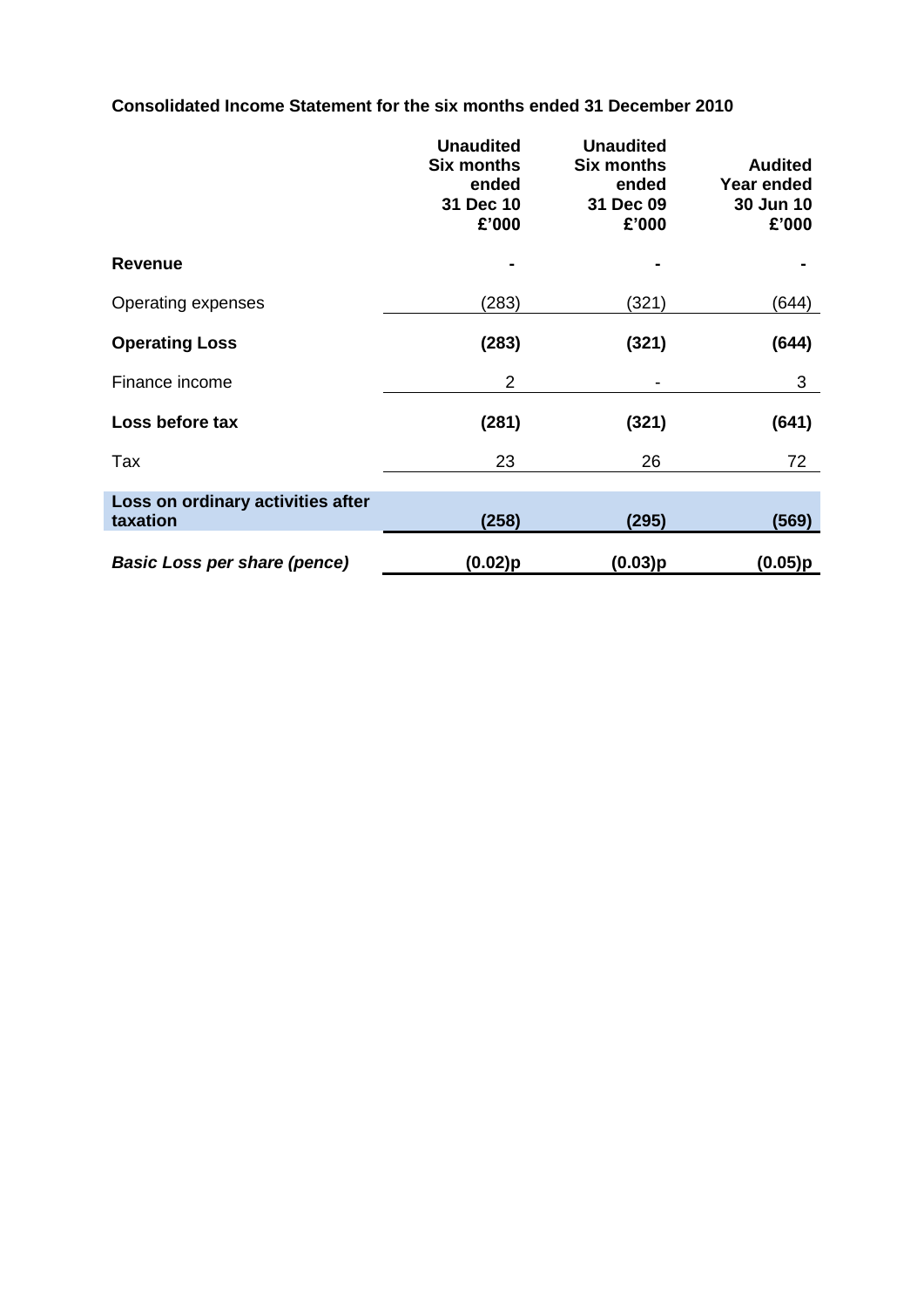# **Consolidated Balance Sheet as at 31 December 2010**

|                                   | <b>Unaudited</b><br>As at<br>31 Dec 10<br>£'000 | <b>Unaudited</b><br>As at<br>31 Dec 09<br>£'000 | <b>Audited</b><br>As at<br>30 Jun 10<br>£'000 |
|-----------------------------------|-------------------------------------------------|-------------------------------------------------|-----------------------------------------------|
| <b>Non-current assets</b>         |                                                 |                                                 |                                               |
| Intangible assets                 | 1                                               | 1                                               | 1                                             |
| Property, plant and equipment     | 1                                               | 1                                               | 1                                             |
|                                   | $\overline{2}$                                  | $\overline{2}$                                  | $\overline{2}$                                |
| <b>Current assets</b>             |                                                 |                                                 |                                               |
| <b>Debtors</b>                    | 34                                              | 43                                              | 26                                            |
| Tax receivable                    | 86                                              | 94                                              | 75                                            |
| Cash and cash equivalents         | 621                                             | 740                                             | 517                                           |
|                                   | 741                                             | 877                                             | 618                                           |
| Creditors: amounts due within one |                                                 |                                                 |                                               |
| year                              | (44)                                            | (82)                                            | (97)                                          |
| <b>Net current assets</b>         | 697                                             | 795                                             | 521                                           |
|                                   |                                                 |                                                 |                                               |
| <b>Net assets</b>                 | 699                                             | 797                                             | 523                                           |
| <b>Equity</b>                     |                                                 |                                                 |                                               |
| Called up share capital           | 350                                             | 294                                             | 294                                           |
| Share premium                     | 6,444                                           | 6,078                                           | 6,078                                         |
| Retained earnings                 | (6,095)                                         | (5,575)                                         | (5,849)                                       |
|                                   |                                                 |                                                 |                                               |
| <b>Total equity</b>               | 699                                             | 797                                             | 523                                           |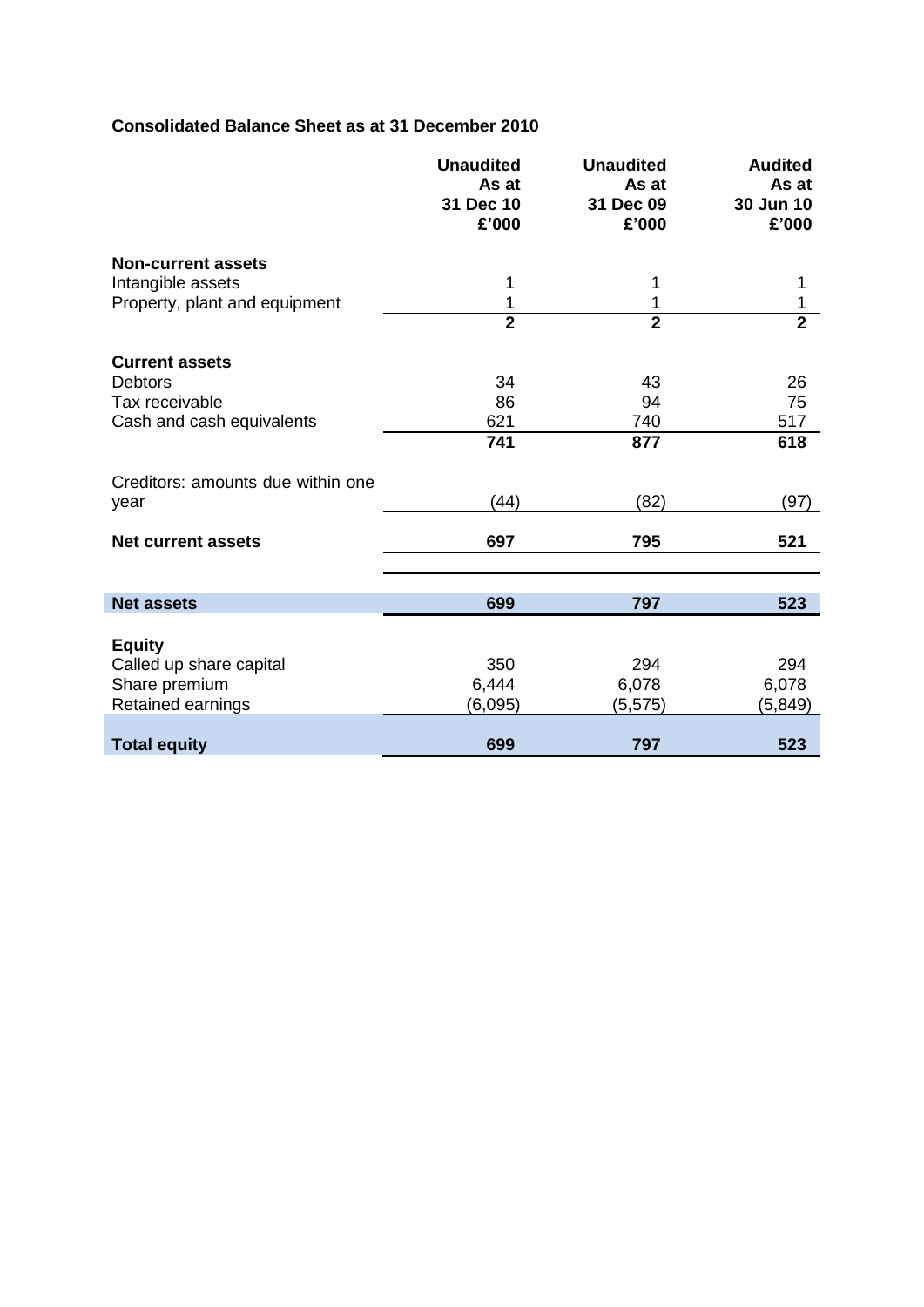**Consolidated Statement of changes in equity for the six months ended 31 December 2010**

|                                    | <b>Share</b><br><b>Capital</b><br>£'000 | <b>Share</b><br><b>Premium</b><br>£'000 | <b>Retained</b><br><b>Loss</b><br>£'000 | <b>Total</b><br>£'000 |
|------------------------------------|-----------------------------------------|-----------------------------------------|-----------------------------------------|-----------------------|
| As at 30 June 2009 (Audited)       | 204                                     | 5,402                                   | (5, 280)                                | 326                   |
| Issue of share capital (net)       | 90                                      | 676                                     |                                         | 766                   |
| Loss for the period                |                                         |                                         | (295)                                   | (295)                 |
|                                    |                                         |                                         |                                         |                       |
| As at 31 December 2009 (Unaudited) | 294                                     | 6,078                                   | (5, 575)                                | 797                   |
| Loss for the period                |                                         |                                         | (274)                                   | (274)                 |
|                                    |                                         |                                         |                                         |                       |
| As at 30 June 2010 (Audited)       | 294                                     | 6,078                                   | (5, 849)                                | 523                   |
| Issue of share capital (net)       | 56                                      | 366                                     |                                         | 422                   |
| Loss for the period                |                                         |                                         | (258)                                   | (258)                 |
| Share-based compensation           |                                         |                                         | 12                                      | $12 \overline{ }$     |
|                                    |                                         |                                         |                                         |                       |
| As at 31 December 2010 (Unaudited) | 350                                     | 6,444                                   | (6,095)                                 | 699                   |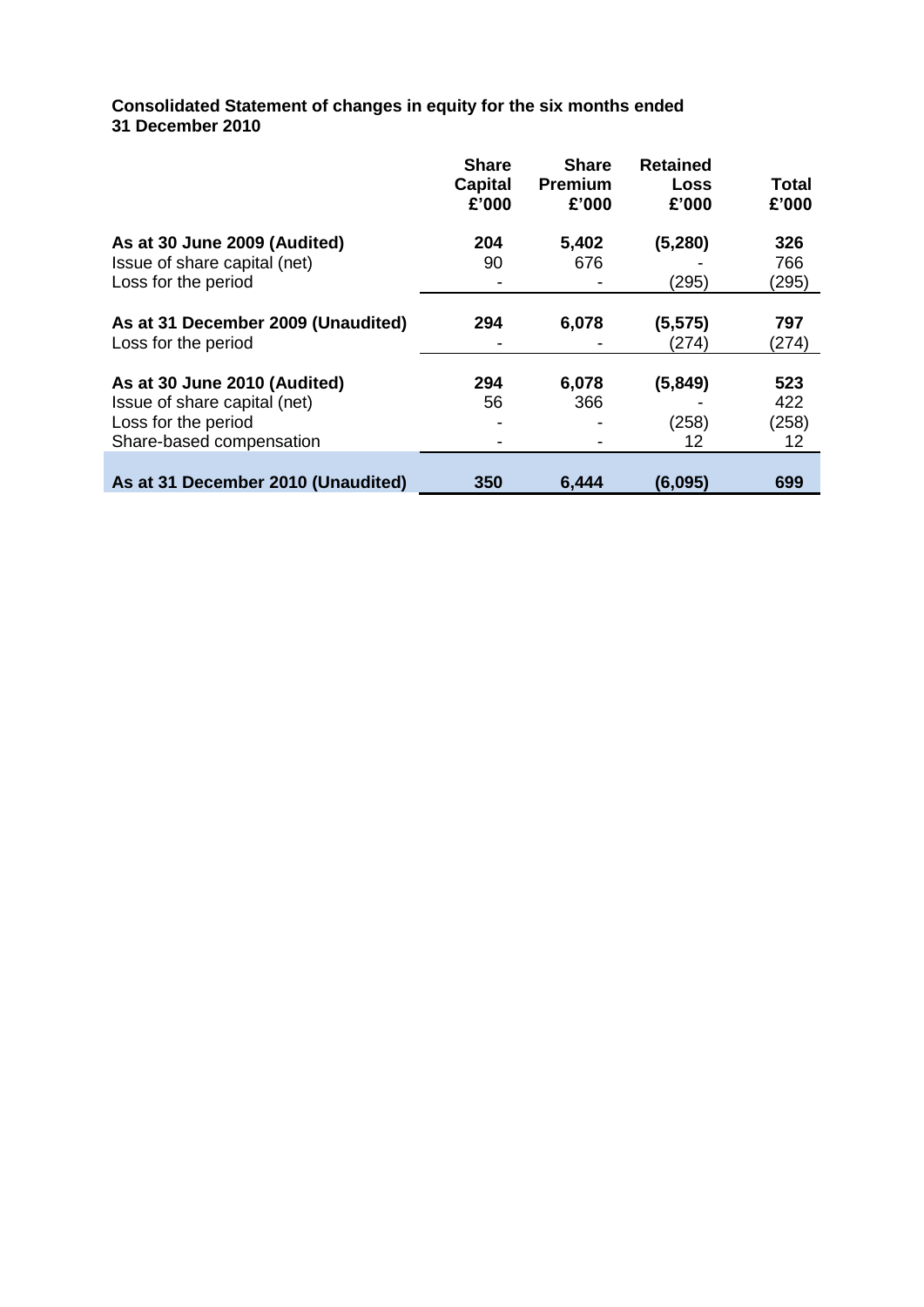# **Consolidated Cash Flow Statement for the six months ended 31 December 2010**

|                                                                                         | <b>Unaudited</b><br><b>Six Months</b><br>ended<br>31 Dec 10<br>£'000 | <b>Unaudited</b><br><b>Six Months</b><br>ended<br>31 Dec 09<br>£'000 | <b>Audited</b><br>Year ended<br>30 Jun 10<br>£'000 |
|-----------------------------------------------------------------------------------------|----------------------------------------------------------------------|----------------------------------------------------------------------|----------------------------------------------------|
| Net cash flow from operating activities<br>Continuing operations:                       |                                                                      |                                                                      |                                                    |
| Loss before tax                                                                         | (281)                                                                | (321)                                                                | (641)                                              |
| Depreciation charges                                                                    |                                                                      | 1                                                                    | 2                                                  |
| Share-based compensation charge                                                         | 12                                                                   |                                                                      |                                                    |
| Finance income                                                                          | (2)                                                                  |                                                                      | (3)                                                |
| Tax received                                                                            | 12                                                                   |                                                                      | 64                                                 |
|                                                                                         | (259)                                                                | (320)                                                                | (578)                                              |
| (Increase)/Decrease in trade and other<br>receivables                                   | (8)                                                                  | (10)                                                                 | $\overline{7}$                                     |
| (Decrease)/Increase in trade and other<br>payables                                      | (53)                                                                 | 30                                                                   | 46                                                 |
| Net cash used in operating activities                                                   | (320)                                                                | (300)                                                                | (525)                                              |
| Cash flows from investing activities<br>Purchase of fixed assets<br>Interest received   | $\overline{2}$                                                       |                                                                      | (1)<br>3                                           |
| Net cash from investing activities                                                      | $\mathbf 2$                                                          |                                                                      | $\mathbf{2}$                                       |
| <b>Cash flows from financing activities</b><br>Net proceeds from ordinary shares issued | 422                                                                  | 766                                                                  | 766                                                |
| Net cash from financing activities                                                      | 422                                                                  | 766                                                                  | 766                                                |
| Increase in cash and equivalents                                                        | 104                                                                  | 466                                                                  | 243                                                |
| Cash and equivalents at start of period                                                 | 517                                                                  | 274                                                                  | 274                                                |
| Cash and equivalents at end of period                                                   | 621                                                                  | 740                                                                  | 517                                                |